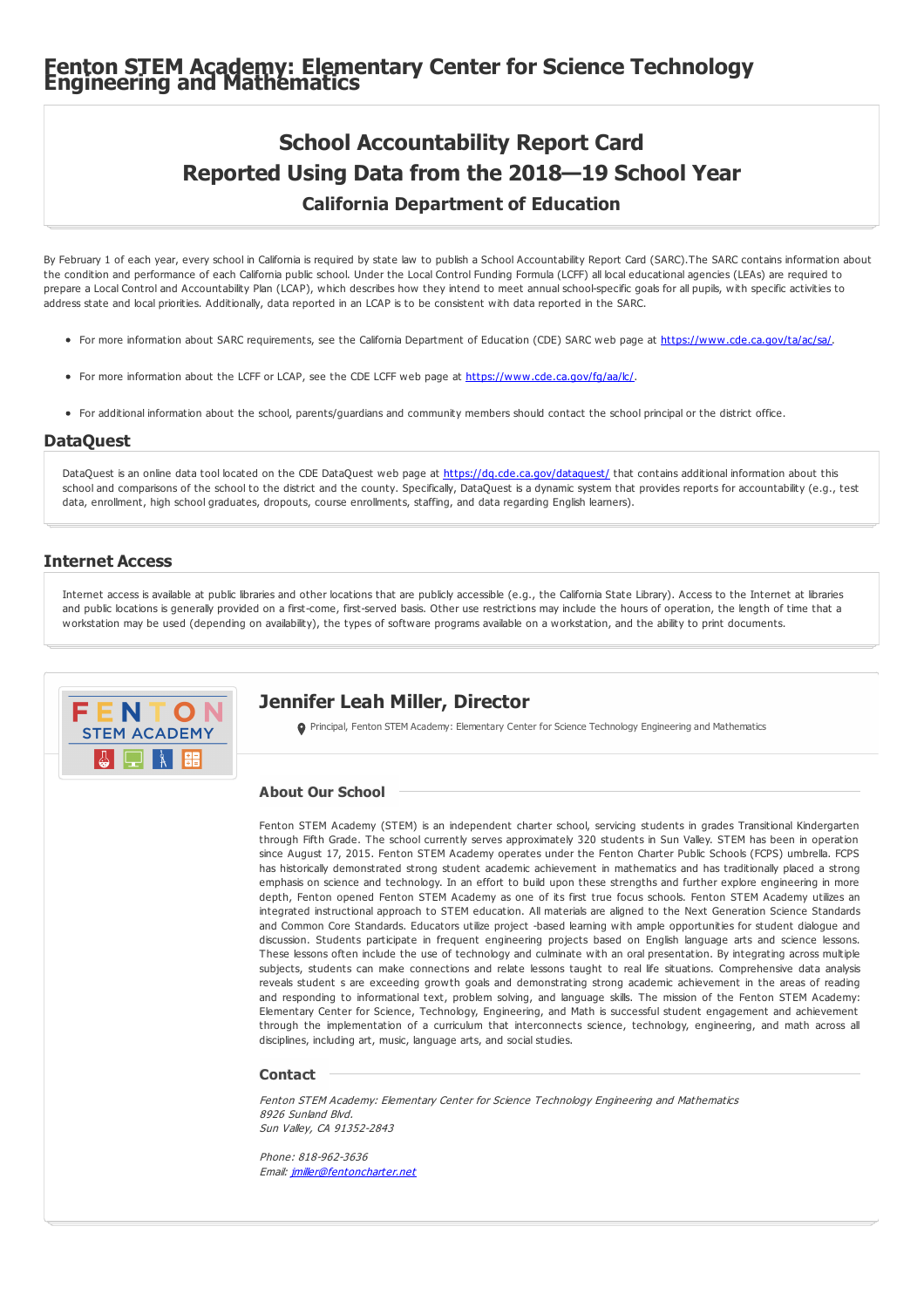## **About This School**

## **Contact Information (School Year 2019—20)**

| District Contact Information (School Year 2019-20) |                          |  |  |
|----------------------------------------------------|--------------------------|--|--|
| <b>District Name</b>                               | Los Angeles Unified      |  |  |
| <b>Phone Number</b>                                | $(213) 241 - 1000$       |  |  |
| Superintendent                                     | Austin Beutner           |  |  |
| <b>Email Address</b>                               | austin.beutner@lausd.net |  |  |
| Website                                            | www.lausd.net            |  |  |

|                                                                          | School Contact Information (School Year 2019-20) |
|--------------------------------------------------------------------------|--------------------------------------------------|
| <b>School Name</b><br>for Science Technology Engineering and Mathematics | Fenton STEM Academy: Elementary Center           |
| <b>Street</b>                                                            | 8926 Sunland Blvd.                               |
| City, State, Zip                                                         | Sun Valley, Ca, 91352-2843                       |
| <b>Phone Number</b>                                                      | 818-962-3636                                     |
| <b>Principal</b>                                                         | Jennifer Leah Miller, Director                   |
| <b>Email Address</b>                                                     | jmiller@fentoncharter.net                        |
| Website                                                                  | https://stem.fentoncharter.net/                  |
| County-District-School 19647330131466<br>(CDS) Code                      |                                                  |

Last updated: 1/23/2020

### **School Description and Mission Statement (School Year 2019—20)**

Opened in August 2015, Fenton STEM Academy is charter number 1605 in the state of California and one of the five schools within the Fenton Charter Public Schools charter management organization. STEM's charter was renewed for five additional years during September of 2018 and a material revision was approved during 2019 to expand to 6th grade beginning August 2020.

The mission of Fenton STEM Academy is successful student engagement and achievement through the implementation of a curriculum that interconnects science, technology, engineering, and math across all disciplines, including art, music, language arts, and social studies. All members of Fenton STEM Academy are responsible for the schoolwide vision of the building of partnerships with colleges, universities, aerospace and engineering outreach programs to provide real-world learning experiences, creating the foundation for future pursuit of STEM education, which will prepare and inspire generations of learners to meet the challenges of the global society through innovation, collaboration, and creative problem solving.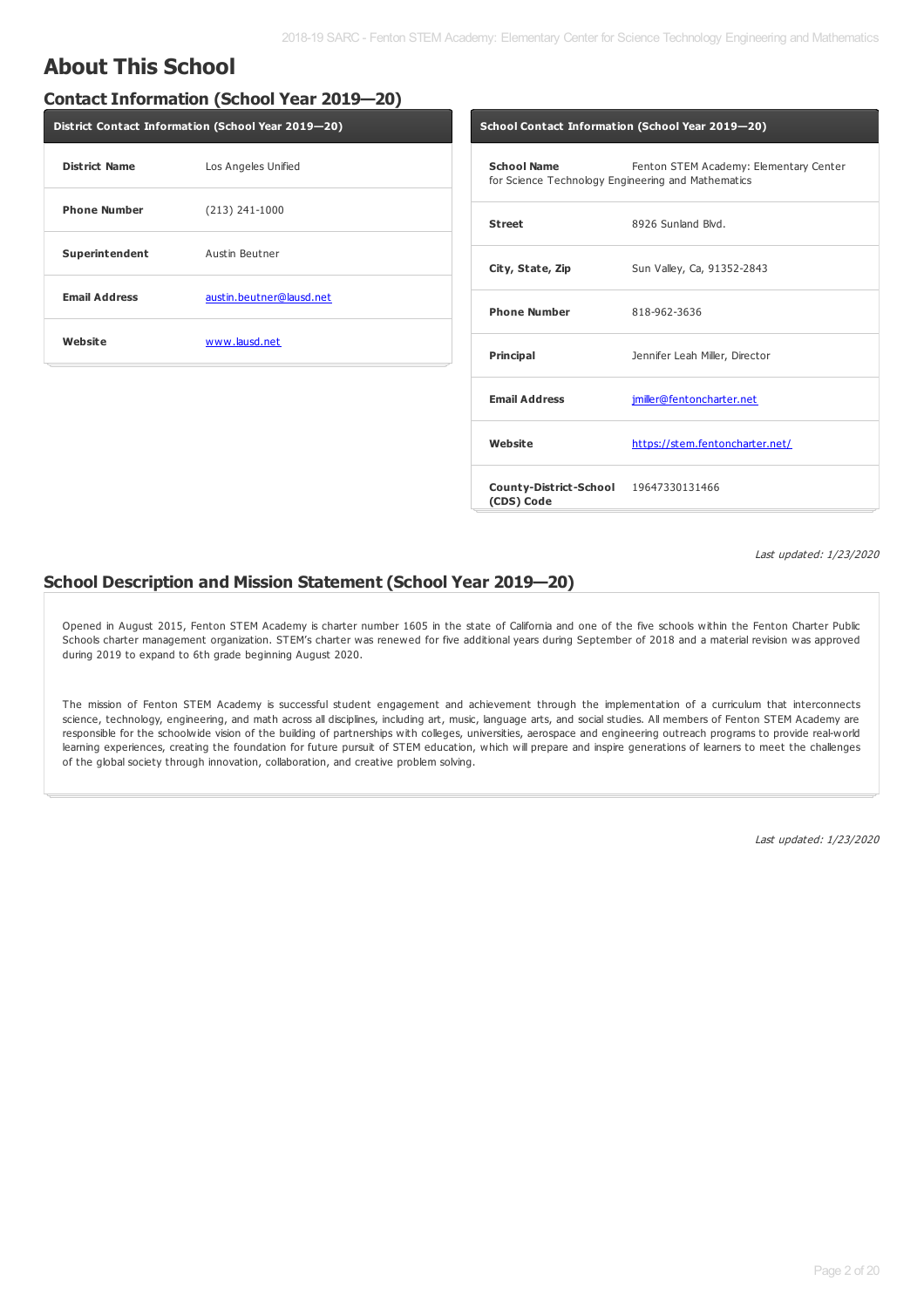| Student Enrollment by Grade Level (School Year 2018—19) |  |  |  |
|---------------------------------------------------------|--|--|--|
|---------------------------------------------------------|--|--|--|

| <b>Grade Level</b>      | <b>Number of Students</b> |
|-------------------------|---------------------------|
| Kindergarten            | 65                        |
| Grade 1                 | 65                        |
| Grade 2                 | 48                        |
| Grade 3                 | 48                        |
| Grade 4                 | 48                        |
| Grade 5                 | 48                        |
| <b>Total Enrollment</b> | 322                       |



Last updated: 1/23/2020

## **Student Enrollment by Student Group (School Year 2018—19)**

| <b>Student Group</b>                | <b>Percent of Total Enrollment</b> |
|-------------------------------------|------------------------------------|
| Black or African American           | 2.60%                              |
| American Indian or Alaska Native    | 0.00%                              |
| Asian                               | 1.30 %                             |
| Filipino                            | 2.30%                              |
| Hispanic or Latino                  | 82.30%                             |
| Native Hawaiian or Pacific Islander | 0.00%                              |
| White                               | 11.60 %                            |
| Two or More Races                   | 0.00%                              |
| <b>Student Group (Other)</b>        | <b>Percent of Total Enrollment</b> |
| Socioeconomically Disadvantaged     | 82.00 %                            |
| English Learners                    | 19.50 %                            |
| Students with Disabilities          | 14.00 %                            |
| Foster Youth                        | 0.10%                              |
| Homeless                            | 0.30%                              |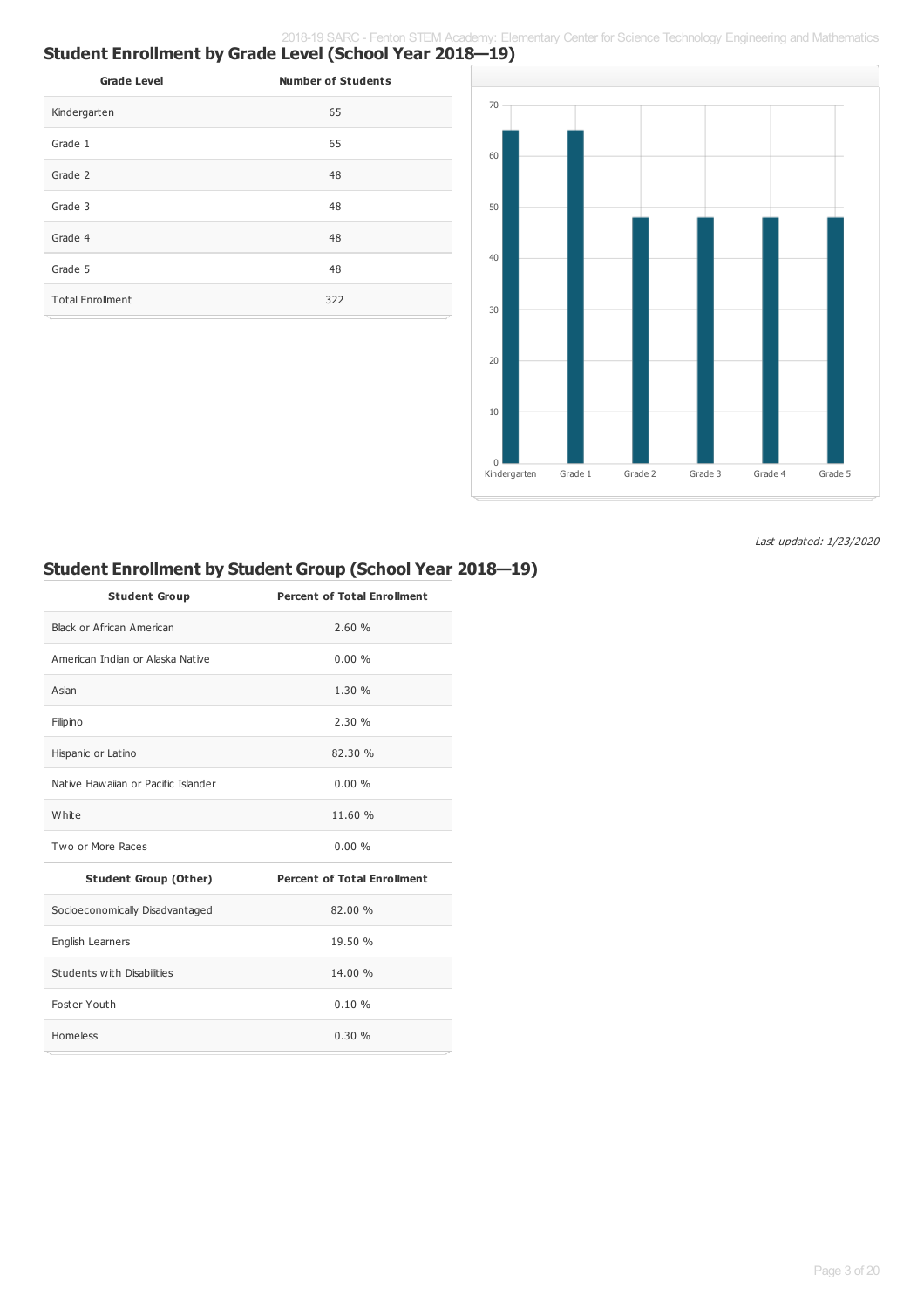## **A. Conditions of Learning**

# **State Priority: Basic**

The SARC provides the following information relevant to the State priority: Basic (Priority 1):

- . Degree to which teachers are appropriately assigned and fully credentialed in the subject area and for the pupils they are teaching;
- Pupils have access to standards-aligned instructional materials; and
- School facilities are maintained in good repair

#### **Teacher Credentials**

| <b>Teachers</b>                                                                   | School<br>2017<br>$-18$ | School<br>2018<br>$-19$ | School<br>2019<br>$-20$ | <b>District</b><br>$2019-$<br>20 |
|-----------------------------------------------------------------------------------|-------------------------|-------------------------|-------------------------|----------------------------------|
| With Full Credential                                                              | 13                      | 15                      | 16                      |                                  |
| Without Full Credential                                                           | $\Omega$                | $\Omega$                | 0                       |                                  |
| Teachers Teaching Outside Subject<br>Area of Competence (with full<br>credential) | $\Omega$                | $\Omega$                | 0                       |                                  |



Last updated: 1/23/2020

#### **Teacher Misassignments and Vacant Teacher Positions**

| <b>Indicator</b>                                  | $2017 -$<br>18 | $2018 -$<br>19 | $2019-$<br>20 |
|---------------------------------------------------|----------------|----------------|---------------|
| Misassignments of Teachers of English<br>Learners | $\Omega$       | $\Omega$       | $\Omega$      |
| Total Teacher Misassignments*                     | 0              | 0              | 0             |
| Vacant Teacher Positions                          | $\Omega$       | 0              | 0             |



Note: "Misassignments" refers to the number of positions filled by teachers who lack legal authorization to teach that grade level, subject area, student group, etc. \* Total Teacher Misassignments includes the number of Misassignments of Teachers of English Learners.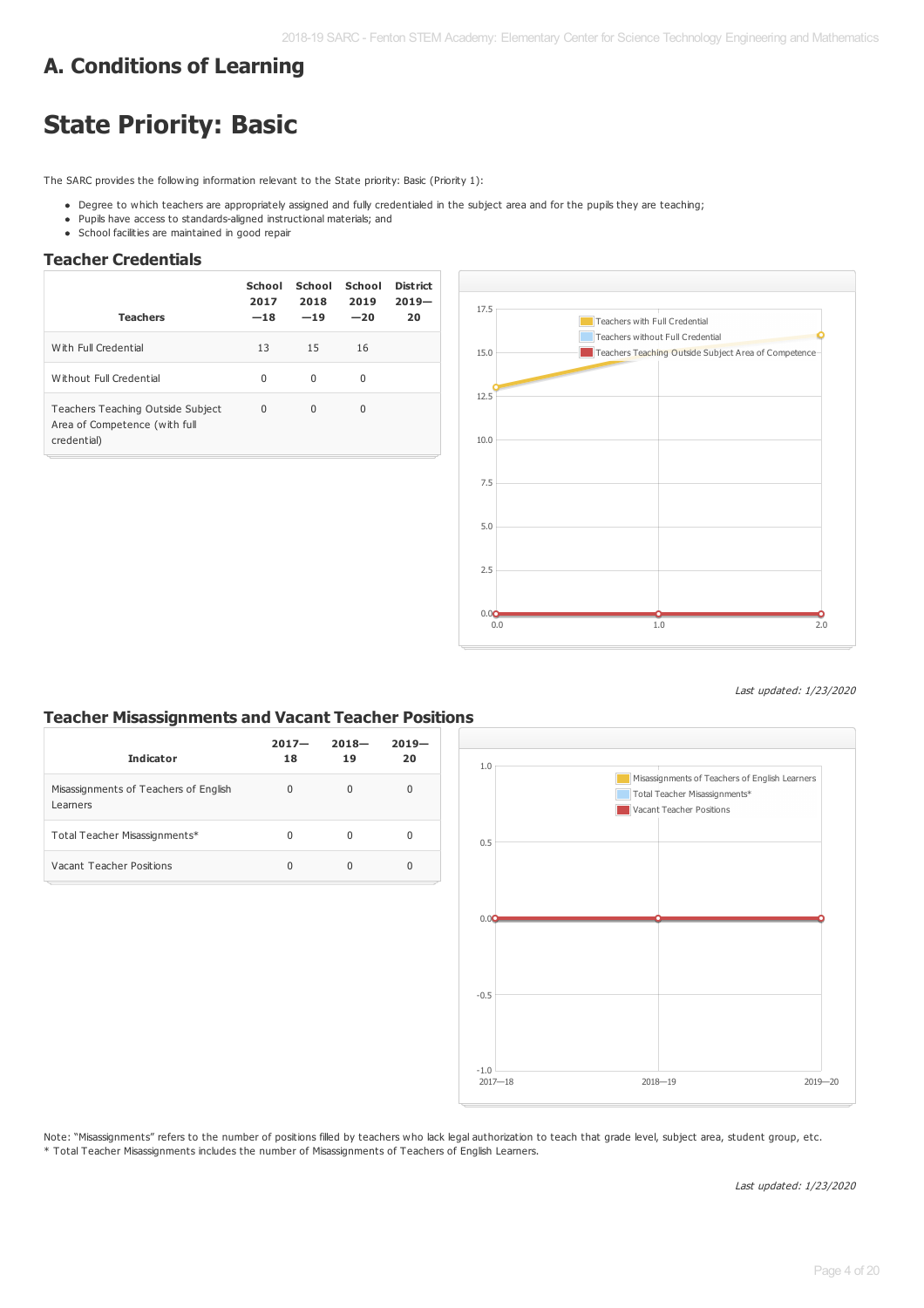## **Quality, Currency, Availability of Textbooks and Other Instructional Materials (School Year 2019—20)**

Year and month in which the data were collected: January 2020

| Subject                                | Textbooks and Other Instructional Materials/year of Adoption                                                                                                                                                                                                                                                                                                                                                                                                                                                                                                                                                                                                                                                                                                                                                                                                                         | <b>From Most</b><br>Recent<br>Adoption? | Percent<br><b>Students</b><br>Lacking<br>Own<br>Assigned<br>Copy |
|----------------------------------------|--------------------------------------------------------------------------------------------------------------------------------------------------------------------------------------------------------------------------------------------------------------------------------------------------------------------------------------------------------------------------------------------------------------------------------------------------------------------------------------------------------------------------------------------------------------------------------------------------------------------------------------------------------------------------------------------------------------------------------------------------------------------------------------------------------------------------------------------------------------------------------------|-----------------------------------------|------------------------------------------------------------------|
| Reading/Language<br>Arts               | Benchmark Advance, a program of Benchmark Education, was adopted in the fall of 2016 as the school wide<br>language arts series. Benchmark Advance is a research-based comprehensive language arts program that integrates<br>instruction in all areas of the discipline. It incorporates high quality, multicultural, award-winning literature with explicit<br>instruction and ample practice. Benchmark integrates the components of a balanced literacy program under a single<br>umbrella: phonemic awareness and phonics, fluency, reading comprehension strategies, English language<br>development and mainstreaming strategies, differentiated instruction techniques and materials, small group strategies<br>and resources, and vocabulary tools and strategies. Benchmark is on the approved Language Arts adoption list from<br>the California Department of Education. | Yes                                     | 0.00%                                                            |
| Mathematics                            | My Math, published by McGraw Hill Education, is the schoolwide mathematics series that has been implemented in all<br>grades since August 2015. The series utilizes hands-on activities to introduce new concepts with rich mathematical<br>conversations, actively engaging students in the learning process, while concepts are developed, reviewed, and<br>practiced over time. Students move from the concrete to the pictorial to the abstract, as opportunities for<br>connections across mathematical strands are presented daily through mixed practice. The series is aligned with the<br>Common Core State Standards for mathematics.                                                                                                                                                                                                                                      | Yes                                     | 0.00%                                                            |
| Science                                | Twig Science is a complete TK-6th grade curriculum that is approved by the State Board of Education and aligns with<br>NGSS. This program was implemented in Fall 2019. Students are required to investigate, design, build, and<br>understand phenomena using a blend of hands on, digital, and print resources. Each grade level is provided a supply<br>of materials needed to conduct ongoing science experiments and engineering tasks that correspond and integrate<br>with all subject matter.                                                                                                                                                                                                                                                                                                                                                                                | Yes                                     | 0.00%                                                            |
| History-Social<br>Science              | Freckle Education provides students with history-social studies curriculum through an online platform. Weekly units<br>focus on learning history through diverse perspectives. In many Freckle Social Studies lessons, students will receive<br>character cards. As they learn about historical events through their reading, they reflect on those events from the<br>perspective of their assigned character. Program components include engaging reading passages, interactive videos,<br>and assessments to gauge student comprehension.                                                                                                                                                                                                                                                                                                                                         | Yes                                     | 0.00%                                                            |
| Foreign Language                       | N/A                                                                                                                                                                                                                                                                                                                                                                                                                                                                                                                                                                                                                                                                                                                                                                                                                                                                                  |                                         | 0.00%                                                            |
| Health                                 | N/A                                                                                                                                                                                                                                                                                                                                                                                                                                                                                                                                                                                                                                                                                                                                                                                                                                                                                  |                                         | 0.00%                                                            |
| Visual and<br>Performing Arts          | N/A                                                                                                                                                                                                                                                                                                                                                                                                                                                                                                                                                                                                                                                                                                                                                                                                                                                                                  |                                         | $0.0 \%$                                                         |
| Science Lab<br>Eqpmt (Grades 9-<br>12) | N/A                                                                                                                                                                                                                                                                                                                                                                                                                                                                                                                                                                                                                                                                                                                                                                                                                                                                                  | N/A                                     | $0.0 \%$                                                         |

Note: Cells with N/A values do not require data.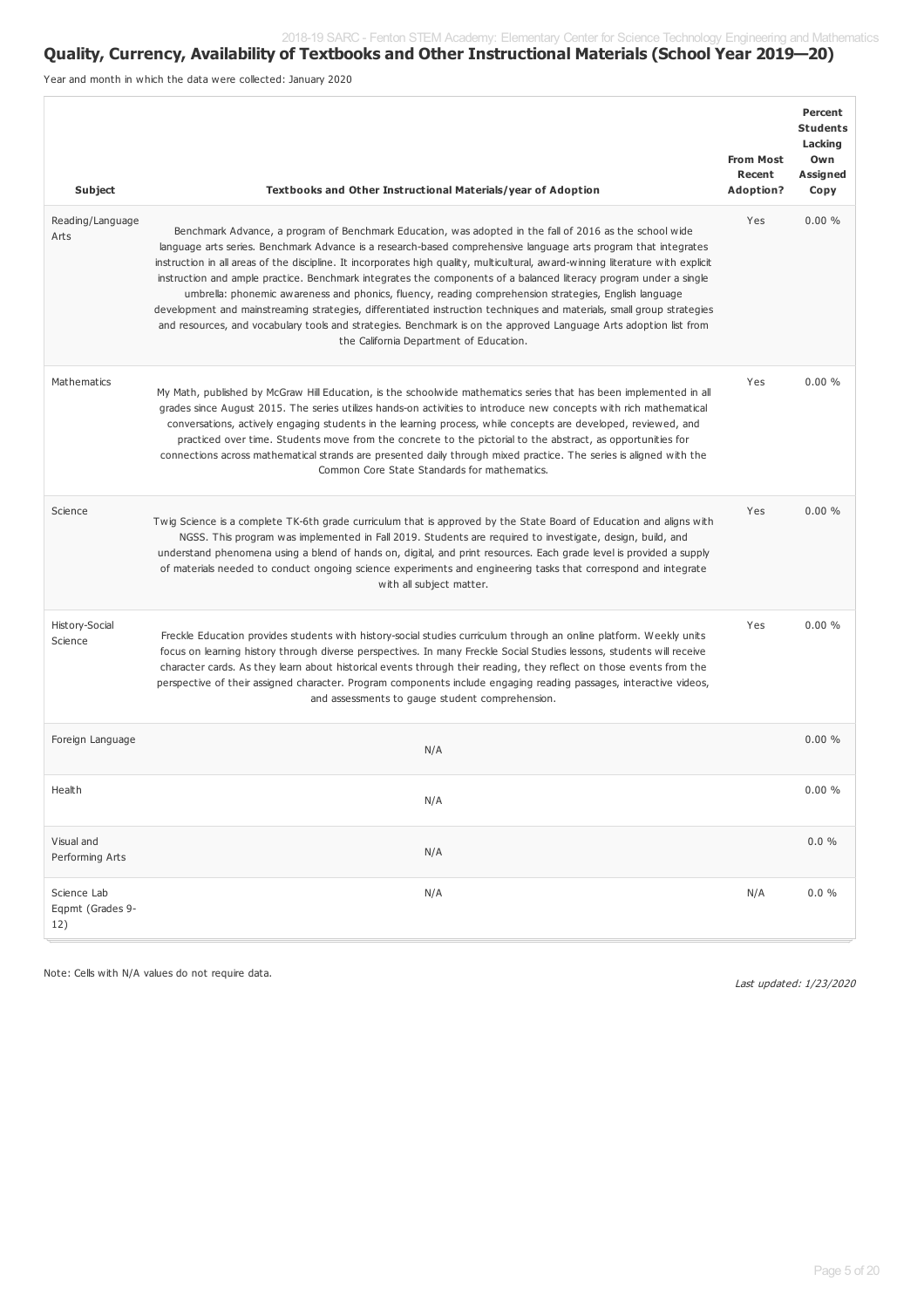#### **School Facility Conditions and Planned Improvements**

The custodial and maintenance staff of Fenton STEM Academy (STEM) makes every effort to ensure a safe, clean, and secure environment for students and staff. Classrooms are cleaned daily, and student restrooms are cleaned three to five times a day. Classroom floors and hallways are stripped and waxed four times per year and all carpets are professionally cleaned four times per year, or as needed. The facility is maintained by the STEM custodial and maintenance staff, with the added assistance of a gardener as needed. The gardener trims hedges along the building, tends to the growing trees, and removes plants and flowers as needed. Any areas of the school that are in need of repair are cared for immediately and routine maintenance such as interior and exterior painting is conducted regularly and as needed. Ample technology exists throughout the campus. Every classroom is equipped with an interactive projection unit, which includes a teacher microphone. Classrooms for students in grades Kindergarten through Second grade include 6 iMac computers and 10 iPads. Classrooms for students in grades Third through Fifth grade include 8 Mac Book laptops and 8 iPads. The MPR has been out fitted with a dual screen laser projection unit. The Hands On Lab has been designed with 25 Mac Book laptops and 25 iPads. All classrooms and office areas include digital clocks, which also function as a PA system. The conference room utilizes a 70-inch screen, which utilizes ClickShare, a wireless presentation system designed to allow for multiple users to project from their laptop via a USB. All const ruction is new and requires minimal repair. Recent upgrades include the installation of artificial turf on the playground, raising the height of the playground fence to twenty feet to ensure the safest and most secure play space, installing interior and exterior window blinds and security screens, installation of additional security alarms, and re-keying of all doors to ensure the most secure and safe facility. Security cameras are installed at all key locations outside and inside of the building. A buzzer/keypad system is required to gain access to the perimeter building doors, playground, office, and interior classroom corridor doors. Outdoor lighting provides additional security after hours and on weekends. Additional features will be added as needed.

Last updated: 1/23/2020

#### **School Facility Good Repair Status**

Year and month of the most recent FIT report: January 2020

| <b>System Inspected</b>                                                | Rating | Repair Needed and Action Taken or Planned |
|------------------------------------------------------------------------|--------|-------------------------------------------|
| <b>Systems:</b> Gas Leaks, Mechanical/HVAC, Sewer                      | Good   |                                           |
| <b>Interior: Interior Surfaces</b>                                     | Good   |                                           |
| <b>Cleanliness:</b> Overall Cleanliness, Pest/Vermin Infestation       | Good   |                                           |
| <b>Electrical: Electrical</b>                                          | Good   |                                           |
| Restrooms/Fountains: Restrooms, Sinks/Fountains                        | Good   |                                           |
| Safety: Fire Safety, Hazardous Materials                               | Good   |                                           |
| <b>Structural:</b> Structural Damage, Roofs                            | Good   |                                           |
| <b>External: Playground/School Grounds, Windows/Doors/Gates/Fences</b> | Good   |                                           |

#### **Overall Facility Rate**

Year and month of the most recent FIT report: January 2020

Overall Rating **Exemplary** Exemplary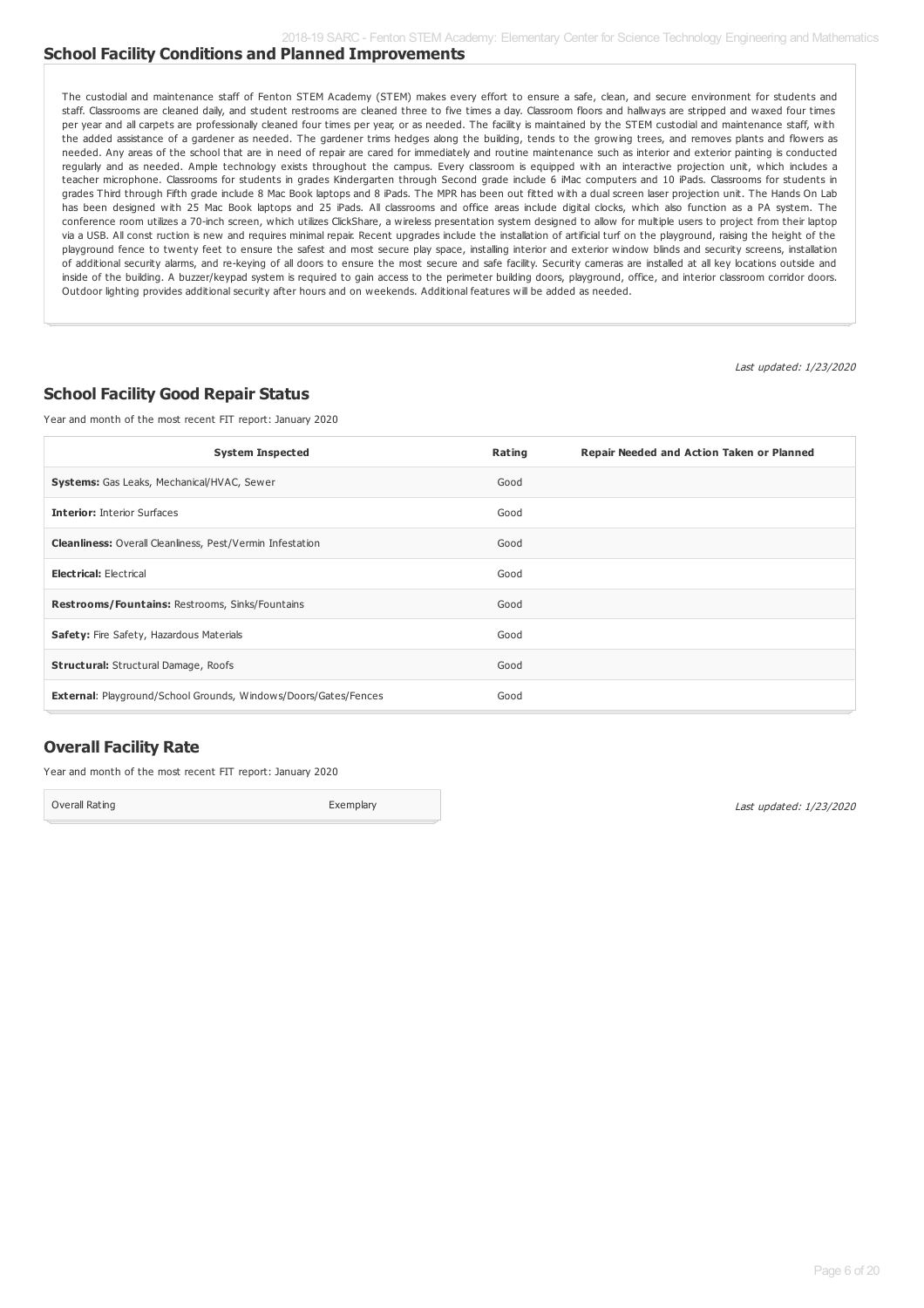## **B. Pupil Outcomes**

# **State Priority: Pupil Achievement**

The SARC provides the following information relevant to the State priority: Pupil Achievement (Priority 4):

- **Statewide assessments** (i.e., California Assessment of Student Performance and Progress [CAASPP] System, which includes the Smarter Balanced Summative Assessments for students in the general education population and the California Alternate Assessments [CAAs] for English language arts/literacy [ELA] and mathematics given in grades three through eight and grade eleven. Only eligible students may participate in the administration of the CAAs. CAAs items are aligned with alternate achievement standards, which are linked with the Common Core State Standards [CCSS] for students with the most significant cognitive disabilities); and
- The percentage of students who have successfully completed courses that satisfy the requirements for entrance to the University of California and the California State University, or career technical education sequences or programs of study.

#### **CAASPP Test Results in ELA and Mathematics for All Students Grades Three through Eight and Grade Eleven Percentage of Students Meeting or Exceeding the State Standard**

| <b>Subject</b>                                       | School<br>$2017 - 18$ | School<br>$2018 - 19$ | <b>District</b><br>$2017 - 18$ | <b>District</b><br>$2018 - 19$ | State<br>$2017 - 18$ | State<br>$2018 - 19$ |
|------------------------------------------------------|-----------------------|-----------------------|--------------------------------|--------------------------------|----------------------|----------------------|
| English Language Arts / Literacy (grades 3-8 and 11) | 44.0%                 | 50.0%                 | 43.0%                          | 45.0%                          | 50.0%                | 50.0%                |
| Mathematics (grades 3-8 and 11)                      | 34.0%                 | 34.0%                 | 32.0%                          | 34.0%                          | 38.0%                | 39.0%                |

Note: Percentages are not calculated when the number of students tested is ten or less, either because the number of students in this category is too small for statistical accuracy or to protect student privacy.

Note: ELA and Mathematics test results include the Smarter Balanced Summative Assessment and the CAA. The "Percent Met or Exceeded" is calculated by taking the total number of students who met or exceeded the standard on the Smarter Balanced Summative Assessment plus the total number of students who met the standard (i.e., achieved Level 3-Alternate) on the CAAs divided by the total number of students who participated in both assessments.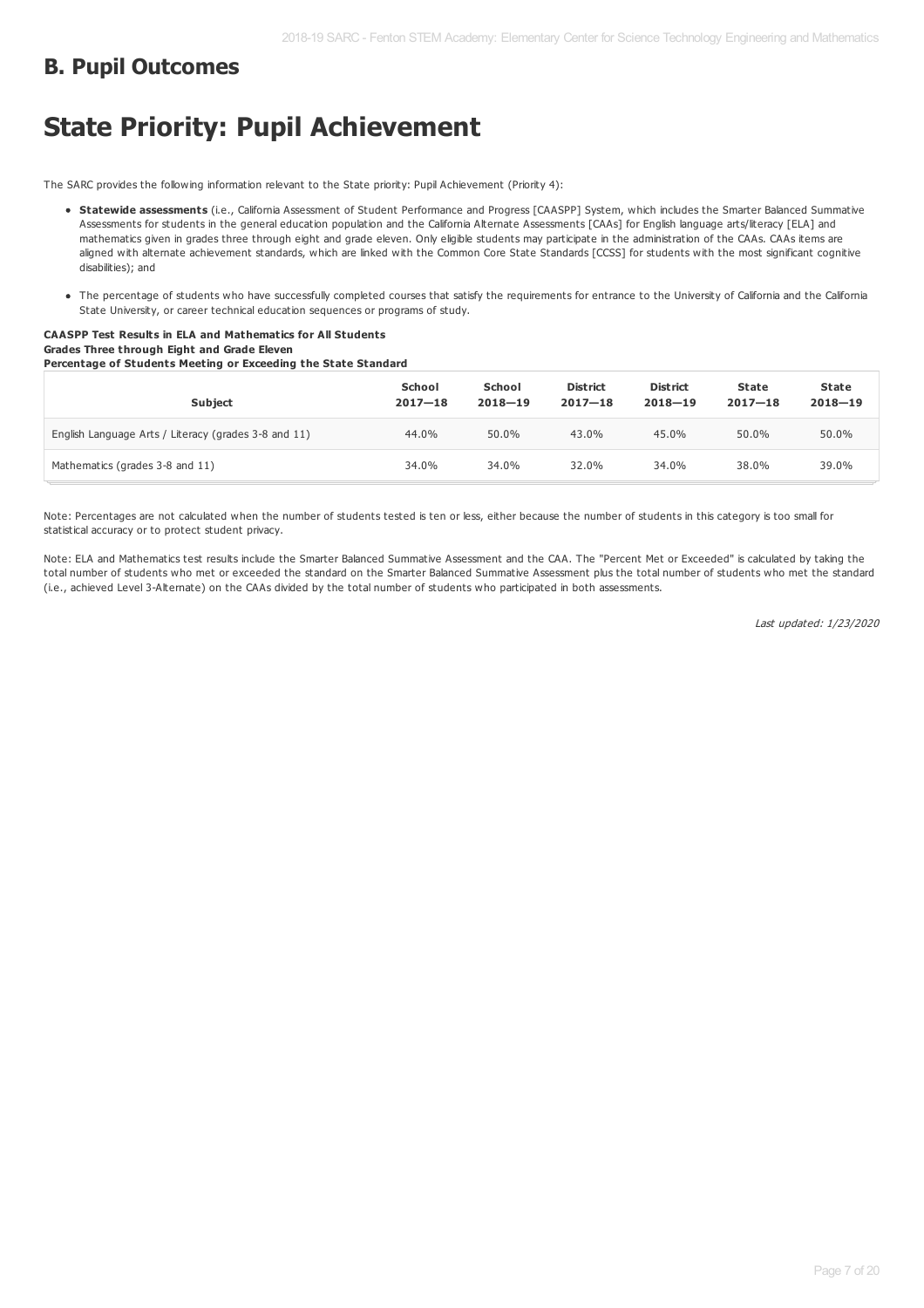#### **CAASPP Test Results in ELA by Student Group Grades Three through Eight and Grade Eleven (School Year 2018—19)**

| <b>Student Group</b>                          | <b>Total Enrollment</b>  | <b>Number Tested</b>                                | <b>Percent Tested</b>    |                                                     | Percent Not Tested  Percent Met or Exceeded |
|-----------------------------------------------|--------------------------|-----------------------------------------------------|--------------------------|-----------------------------------------------------|---------------------------------------------|
| All Students                                  | 161                      | 157                                                 | 97.52%                   | 2.48%                                               | 50.32%                                      |
| Male                                          | 84                       | 82                                                  | 97.62%                   | 2.38%                                               | 43.90%                                      |
| Female                                        | 77                       | 75                                                  | 97.40%                   | 2.60%                                               | 57.33%                                      |
| <b>Black or African American</b>              | $\hspace{0.05cm} \ldots$ | $\overline{\phantom{a}}$                            | $\hspace{0.05cm} \ldots$ | $\overline{\phantom{a}}$                            |                                             |
| American Indian or Alaska Native              |                          |                                                     |                          |                                                     |                                             |
| Asian                                         | $\hspace{0.05cm} \ldots$ | $\hspace{0.05cm} -\hspace{0.05cm} -\hspace{0.05cm}$ | $\overline{\phantom{a}}$ | $\overline{\phantom{a}}$                            |                                             |
| Filipino                                      | $\overline{\phantom{0}}$ | $\overline{\phantom{a}}$                            | $\overline{\phantom{a}}$ | $\overline{\phantom{a}}$                            |                                             |
| Hispanic or Latino                            | 140                      | 138                                                 | 98.57%                   | 1.43%                                               | 50.72%                                      |
| Native Hawaiian or Pacific Islander           |                          |                                                     |                          |                                                     |                                             |
| White                                         | $\hspace{0.05cm} \ldots$ | $\hspace{0.05cm} -\hspace{0.05cm} -\hspace{0.05cm}$ | $\hspace{0.05cm} \ldots$ | $-\!$                                               |                                             |
| Two or More Races                             | $\overline{a}$           | $\overline{\phantom{a}}$                            | $\overline{\phantom{a}}$ | $\overline{\phantom{a}}$                            |                                             |
| Socioeconomically Disadvantaged               | 137                      | 134                                                 | 97.81%                   | 2.19%                                               | 50.00%                                      |
| English Learners                              | 59                       | 59                                                  | 100.00%                  | $0.00\%$                                            | 49.15%                                      |
| Students with Disabilities                    | 37                       | 33                                                  | 89.19%                   | 10.81%                                              | 15.15%                                      |
| Students Receiving Migrant Education Services |                          |                                                     |                          |                                                     |                                             |
| Foster Youth                                  | $\hspace{0.05cm} \ldots$ | $\hspace{0.05cm} -\hspace{0.05cm} -\hspace{0.05cm}$ | $\hspace{0.05cm} \ldots$ | $\hspace{0.05cm} -\hspace{0.05cm} -\hspace{0.05cm}$ |                                             |
| Homeless                                      |                          |                                                     |                          |                                                     |                                             |

Note: ELA test results include the Smarter Balanced Summative Assessment and the CAA. The "Percent Met or Exceeded" is calculated by taking the total number of students who met or exceeded the standard on the Smarter Balanced Summative Assessment plus the total number of students who met the standard (i.e., achieved Level 3-Alternate) on the CAAs divided by the total number of students who participated in both assessments.

Note: Double dashes (--) appear in the table when the number of students is ten or less, either because the number of students in this category is too small for statistical accuracy or to protect student privacy.

Note: The number of students tested includes all students who participated in the test whether they received a score or not; however, the number of students tested is not the number that was used to calculate the achievement level percentages. The achievement level percentages are calculated using only students who received scores.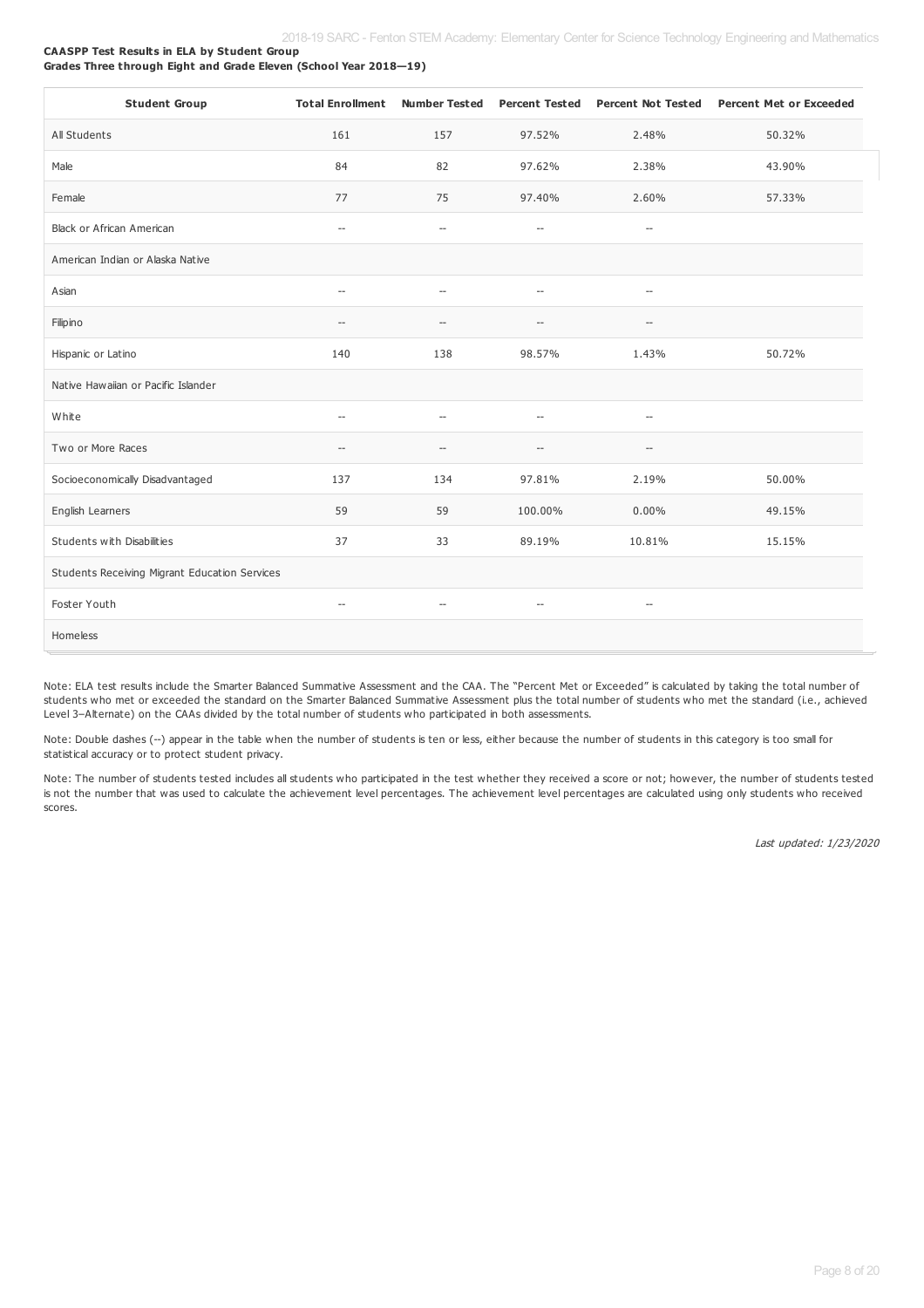#### **CAASPP Test Results in Mathematics by Student Group Grades Three through Eight and Grade Eleven (School Year 2018—19)**

| <b>Student Group</b>                          | <b>Total Enrollment</b>            |                                    | Number Tested  Percent Tested |                                                     | Percent Not Tested  Percent Met or Exceeded |
|-----------------------------------------------|------------------------------------|------------------------------------|-------------------------------|-----------------------------------------------------|---------------------------------------------|
| All Students                                  | 161                                | 157                                | 97.52%                        | 2.48%                                               | 34.39%                                      |
| Male                                          | 84                                 | 82                                 | 97.62%                        | 2.38%                                               | 36.59%                                      |
| Female                                        | 77                                 | 75                                 | 97.40%                        | 2.60%                                               | 32.00%                                      |
| Black or African American                     | $\hspace{0.05cm} -\hspace{0.05cm}$ | $\overline{\phantom{a}}$           | $\hspace{0.05cm} \ldots$      | $-\!$                                               |                                             |
| American Indian or Alaska Native              |                                    |                                    |                               |                                                     |                                             |
| Asian                                         | --                                 | $\overline{\phantom{a}}$           | --                            | $-\!$                                               |                                             |
| Filipino                                      | $\overline{\phantom{a}}$           | $\overline{\phantom{a}}$           | $\overline{\phantom{0}}$      | $\hspace{0.05cm} -\hspace{0.05cm} -\hspace{0.05cm}$ |                                             |
| Hispanic or Latino                            | 140                                | 138                                | 98.57%                        | 1.43%                                               | 32.61%                                      |
| Native Hawaiian or Pacific Islander           |                                    |                                    |                               |                                                     |                                             |
| White                                         | $\overline{\phantom{a}}$           | $\hspace{0.05cm} -\hspace{0.05cm}$ | $\overline{\phantom{a}}$      | $\hspace{0.05cm} -\hspace{0.05cm} -\hspace{0.05cm}$ |                                             |
| Two or More Races                             | $\sim$                             | $\overline{\phantom{a}}$           | --                            | $\overline{\phantom{a}}$                            |                                             |
| Socioeconomically Disadvantaged               | 137                                | 134                                | 97.81%                        | 2.19%                                               | 33.58%                                      |
| English Learners                              | 59                                 | 59                                 | 100.00%                       | 0.00%                                               | 22.03%                                      |
| Students with Disabilities                    | 37                                 | 33                                 | 89.19%                        | 10.81%                                              | 15.15%                                      |
| Students Receiving Migrant Education Services |                                    |                                    |                               |                                                     |                                             |
| Foster Youth                                  | $\hspace{0.05cm} -\hspace{0.05cm}$ | --                                 | $\hspace{0.05cm} -$           | $-\!$                                               |                                             |
| Homeless                                      |                                    |                                    |                               |                                                     |                                             |

Note: Mathematics test results include the Smarter Balanced Summative Assessment and the CAA. The "Percent Met or Exceeded" is calculated by taking the total number of students who met or exceeded the standard on the Smarter Balanced Summative Assessment plus the total number of students who met the standard (i.e., achieved Level 3–Alternate) on the CAAs divided by the total number of students who participated in both assessments.

Note: Double dashes (--) appear in the table when the number of students is ten or less, either because the number of students in this category is too small for statistical accuracy or to protect student privacy.

Note: The number of students tested includes all students who participated in the test whether they received a score or not; however, the number of students tested is not the number that was used to calculate the achievement level percentages. The achievement level percentages are calculated using only students who received scores.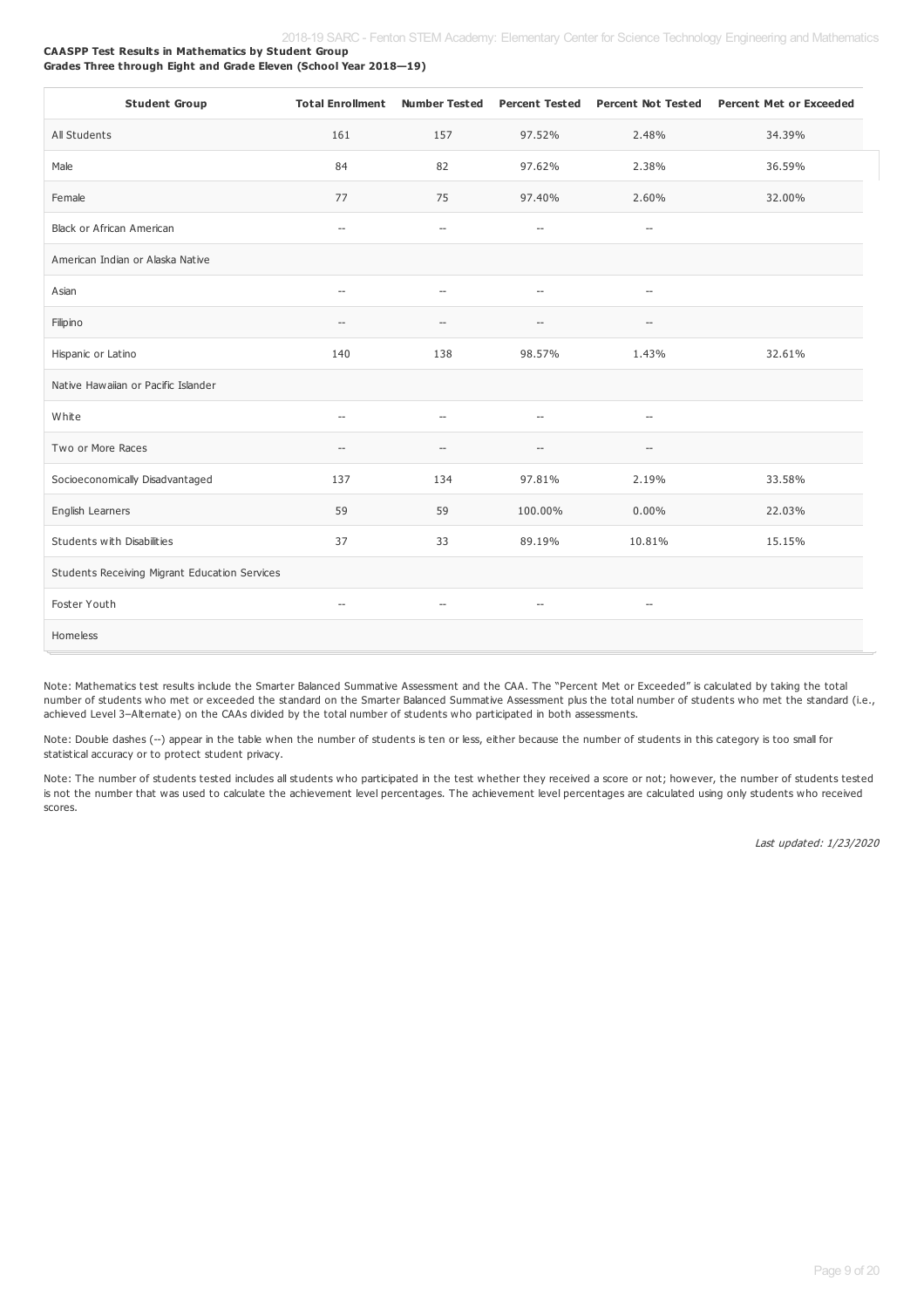#### **CAASPP Test Results in Science for All Students Grades Five, Eight and High School**

**Percentage of Students Meeting or Exceeding the State Standard**

| <b>Subject</b>                         | <b>School</b> | School      | <b>District</b> | <b>District</b> | <b>State</b> | State       |
|----------------------------------------|---------------|-------------|-----------------|-----------------|--------------|-------------|
|                                        | $2017 - 18$   | $2018 - 19$ | $2017 - 18$     | $2018 - 19$     | $2017 - 18$  | $2018 - 19$ |
| Science (grades 5, 8, and high school) | N/A           | N/A         | N/A             | N/A             | N/A          | N/A         |

#### Note: Cells with N/A values do not require data.

Note: This is a placeholder for the California Science Test (CAST) which was administered operationally during the 2018–19 school year. However, these data are not available for inclusion in the 2018–19 SARC posting due February 1, 2020. These data will be included in the 2019–20 SARC posting due February 1, 2021.

Last updated: 1/23/2020

## **Career Technical Education (CTE) Programs (School Year 2018—19)**

N/A

Last updated: 1/23/2020

## **Career Technical Education (CTE) Participation (School Year 2018—19)**

| Measure                                                                                                                 | <b>CTE Program Participation</b> |
|-------------------------------------------------------------------------------------------------------------------------|----------------------------------|
| Number of Pupils Participating in CTE                                                                                   |                                  |
| Percent of Pupils that Complete a CTE Program and Earn a High School Diploma                                            | $- -$                            |
| Percent of CTE Courses that are Sequenced or Articulated Between the School and Institutions of Postsecondary Education | $- -$                            |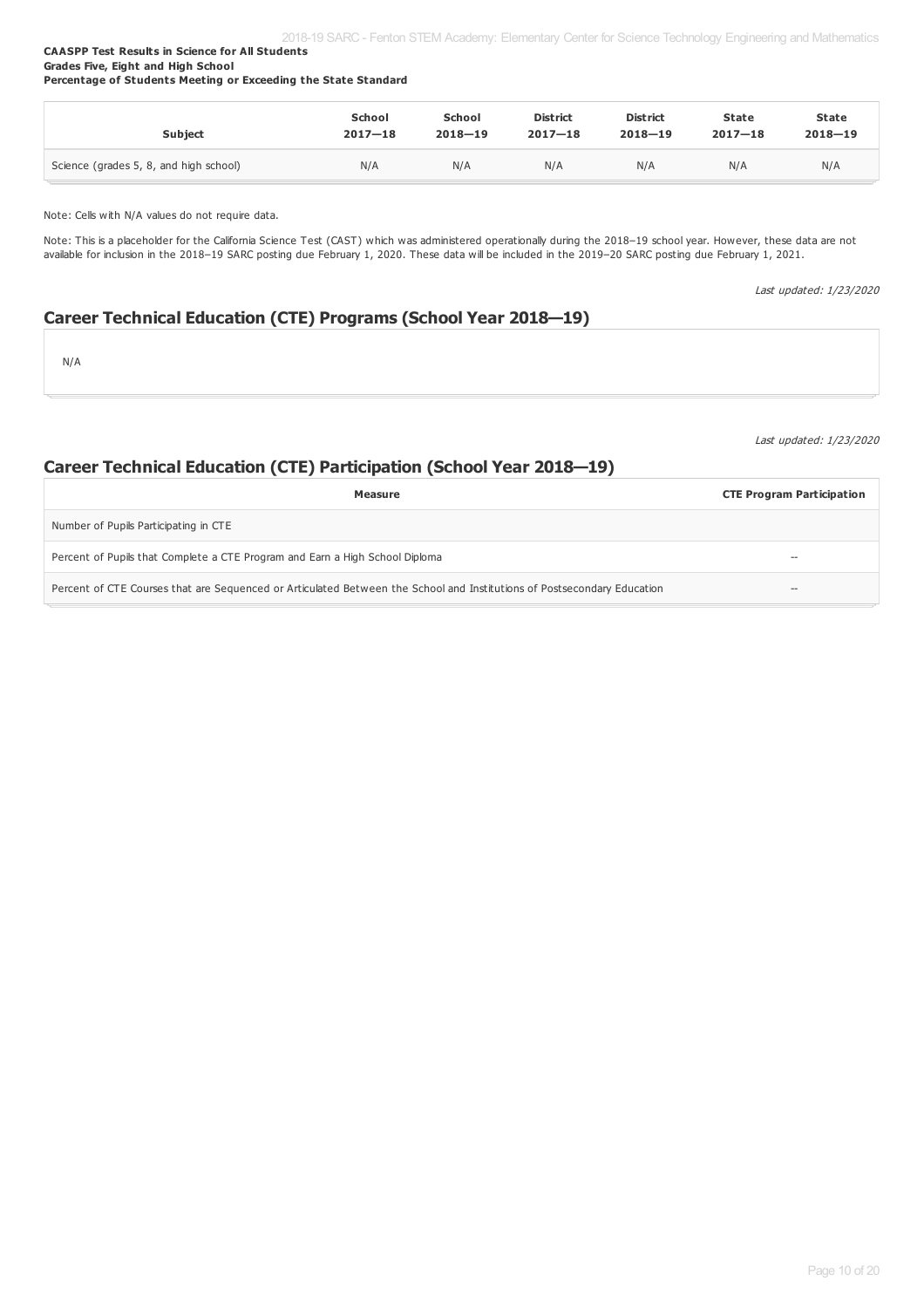# **State Priority: Other Pupil Outcomes**

Last updated: 1/23/2020

The SARC provides the following information relevant to the State priority: Other Pupil Outcomes (Priority 8):

Pupil outcomes in the subject area of physical education

#### **California Physical Fitness Test Results (School Year 2018—19)**

| Grade | Percentage of Students Meeting Four of Six | Percentage of Students Meeting Five of Six | Percentage of Students Meeting Six of Six |
|-------|--------------------------------------------|--------------------------------------------|-------------------------------------------|
| Level | <b>Fitness Standards</b>                   | <b>Fitness Standards</b>                   | <b>Fitness Standards</b>                  |
|       | 23.40%                                     | 23.40%                                     | 9.10%                                     |

Note: Percentages are not calculated and double dashes (--) appear in the table when the number of students tested is ten or less, either because the number of students in this category is too small for statistical accuracy or to protect student privacy.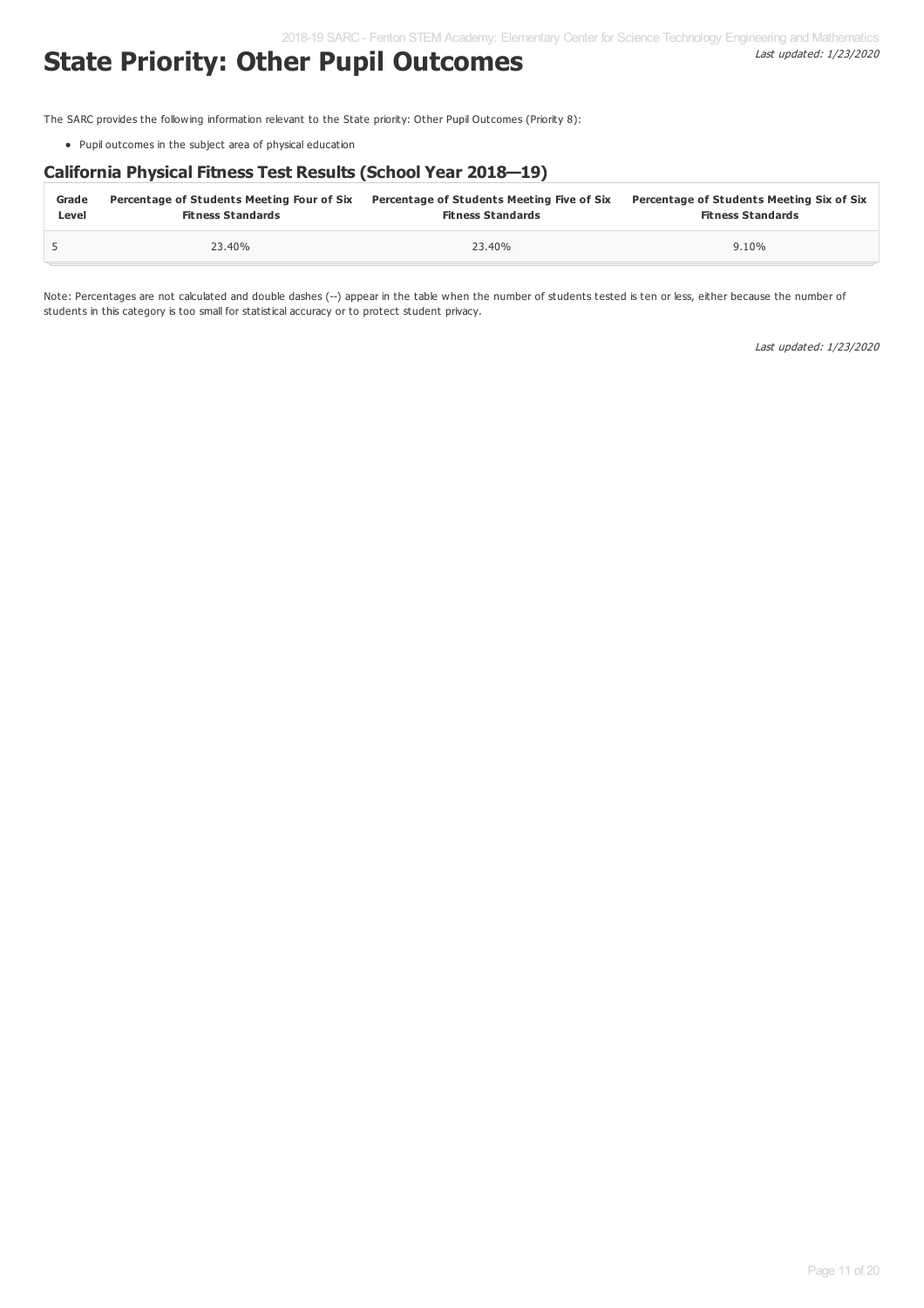## **C. Engagement**

# **State Priority: Parental Involvement**

The SARC provides the following information relevant to the State priority: Parental Involvement (Priority 3):

Efforts the school district makes to seek parent input in making decisions for the school district and each school site

#### **Opportunities for Parental Involvement (School Year 2019—20)**

Fenton STEM Academy educates and involves parents and community members in a variety of ways. Parent night meetings are held twice a year to provide critical information regarding the school's purpose, goals, and learner outcomes. Parents are also invited to attend schoolwide events that show case STEM's commitment to STEM integration, such as the "The STEM Expo." The Director writes a weekly newsletter showcasing STEM integration at each grade level, as well as communicating school events and information. The Director also sends frequent phone and text messages via the school's messenger system, Bright Arrow, in an effort to maintain frequent and relevant communication. Flyers are distributed as needed to communicate schoolwide events and information. Teachers utilize the messenger feature of "Class Dojo" to provide ongoing communication regarding academic achievement, behavioral progress, and the schoolwide vision of STEM learning.

Families are highly involved and valued stakeholders. Prior to the school year beginning, families are invited to attend a "Meet and Greet." The purpose of this event is to allow the family to explore their child's new classroom, school facilities, and experience the overall feeling of the campus. Families are able to understand high expectations for students through experiencing this initial encounter with the school. Grade level parent orientation meetings are held during the first few weeks of school. These meetings are to provide information regarding instructional and behavioral expectations as well as form a clear line of communication between home and school. Families attend parent/teacher conferences formally twice a year, and informally as needed. Parents are welcomed to chaperone field trips, assist with class parties, and host home visits.

In addition, families are welcomed on campus on a monthly basis to attend award assemblies that celebrate student success. Families are provided opportunities to receive information and share in decision making during various parent advocacy night meetings and monthly board meetings. Parent concerns are addressed and commendations are celebrated. Weekly newsletters provide additional information regarding the instructional program along with strategies for working with students at home. Families are recognized as instrumental in student achievement .

# **State Priority: Pupil Engagement**

Last updated: 1/24/2020

The SARC provides the following information relevant to the State priority: Pupil Engagement (Priority 5):

- High school dropout rates; and
- High school graduation rates

#### **Dropout Rate and Graduation Rate (Four-Year Cohort Rate)**

| <b>Indicator</b>       | School<br>$2015 - 16$ | <b>District</b><br>$2015 - 16$ | <b>State</b><br>$2015 - 16$ |
|------------------------|-----------------------|--------------------------------|-----------------------------|
| Dropout Rate           | $- -$                 | 13.70%                         | 9.70%                       |
| <b>Graduation Rate</b> | $-$                   | 77.30%                         | 83.80%                      |

| <b>Indicator</b>       | <b>School</b><br>$2016 - 17$ | School<br>$2017 - 18$    | <b>District</b><br>$2016 - 17$ | <b>District</b><br>$2017 - 18$ | State<br>$2016 - 17$ | <b>State</b><br>$2017 - 18$ |
|------------------------|------------------------------|--------------------------|--------------------------------|--------------------------------|----------------------|-----------------------------|
| Dropout Rate           | $- -$                        | $\overline{\phantom{m}}$ | 10.80%                         | 11.30%                         | 9.10%                | 9.60%                       |
| <b>Graduation Rate</b> | $- -$                        | $\overline{\phantom{m}}$ | 79.70%                         | 96.00%                         | 82.70%               | 83.00%                      |

**Dropout/Graduation Rate (Four-Year Cohort Rate) Chart**

1.0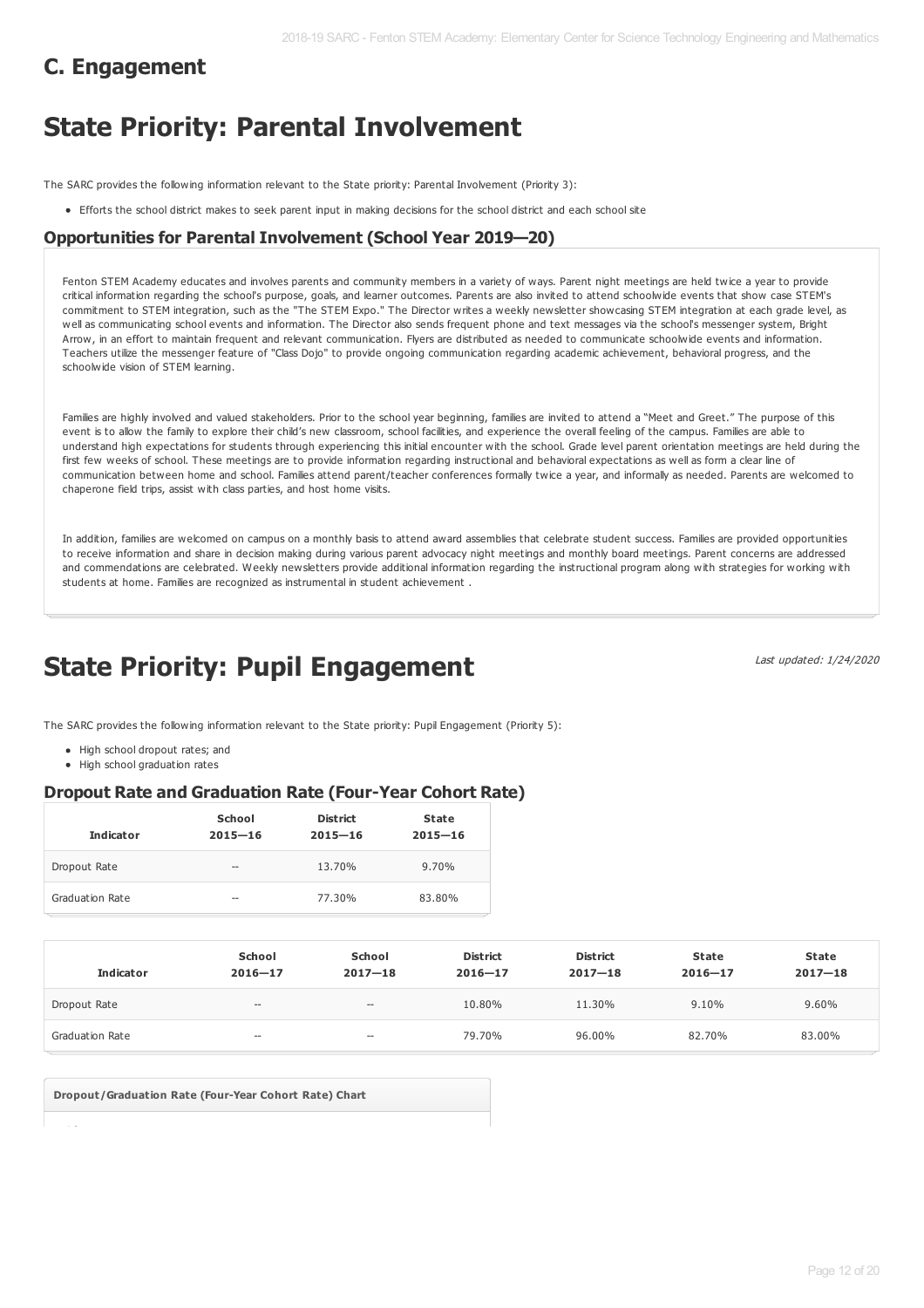

For the formula to calculate the 2016–17 and 2017–18 adjusted cohort graduation rate, see the 2018–19 Data Element Definitions document located on the SARC web page at <https://www.cde.ca.gov/ta/ac/sa/>.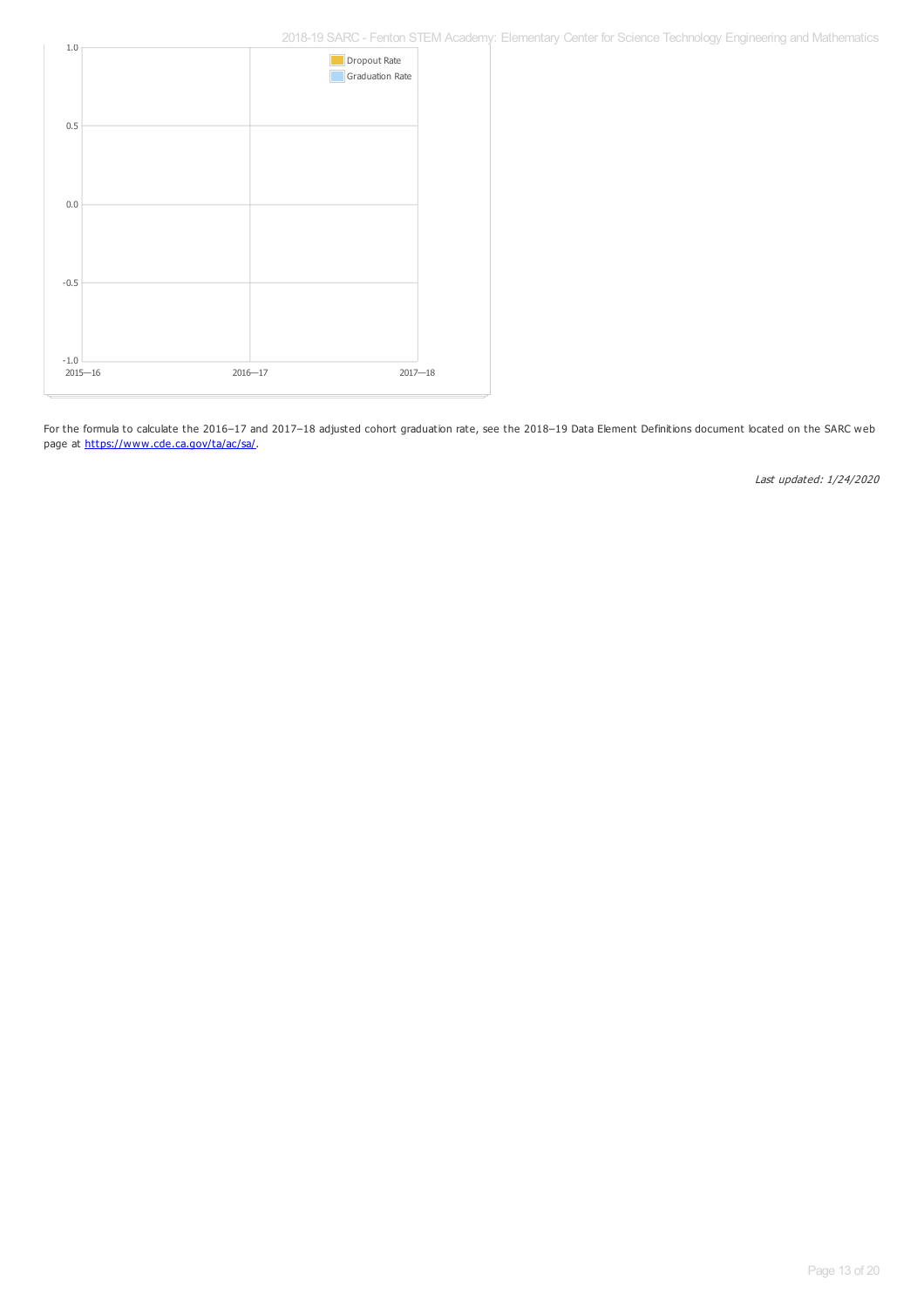# **State Priority: School Climate**

The SARC provides the following information relevant to the State priority: School Climate (Priority 6):

- Pupil suspension rates;
- Pupil expulsion rates; and
- Other local measures on the sense of safety

#### **Suspensions and Expulsions**

| Rate        | <b>School</b><br>$2016 - 17$ | School<br>$2017 - 18$ | School<br>$2018 - 19$ | <b>District</b><br>$2016 - 17$ | <b>District</b><br>$2017 - 18$ | <b>District</b><br>$2018 - 19$ | <b>State</b><br>$2016 - 17$ | State<br>$2017 - 18$ | State<br>$2018 - 19$ |
|-------------|------------------------------|-----------------------|-----------------------|--------------------------------|--------------------------------|--------------------------------|-----------------------------|----------------------|----------------------|
| Suspensions | 0.70%                        | 0.30%                 | $0.00\%$              | 0.80%                          | 0.80%                          | $0.70\%$                       | 3.60%                       | 3.50%                | 3.50%                |
| Expulsions  | $0.00\%$                     | $0.00\%$              | $0.00\%$              | $0.00\%$                       | $0.00\%$                       | $0.00\%$                       | 0.10%                       | 0.10%                | 0.10%                |

Last updated: 1/24/2020

#### **School Safety Plan (School Year 2019—20)**

Fenton STEM Academy (STEM) follows the established standards of health and safety as commonly practiced in California public schools. According to the California Education Code and California Health and Safety Code, including Education Codes 44237, 45125.1 and 45122.1. All city, county and state building codes are also followed. To secure our campus, a full-time security employee patrols the campus and surrounding perimeter daily. Additionally, a security guard patrols the campus after the regular workday and on weekends. The school has an intrusion alarm with sensors in all classrooms, offices and supply areas. The result is a campus that is secure 24-hours a day, 7-days a week. Students are supervised at all times by administration and supervision staff when on the yard and the school also routinely participates in monthly emergency drills to ensure students and staff are aware of appropriate procedures in case of emergency.

A school nurse serves students on a regular full-time basis. The STEM Safety Plan is reviewed yearly and revised as needed through input from all stakeholders. It is maintained in the Main Office. All employees are fingerprinted and cleared through the Department of Justice as required by Education Code 44237, and are required to provide a negative TB test result no more than 60 days prior to t heir first day of work.

In addition to the ongoing and daily review of school facilities by the facilities plant manager and administrat or of operations, STEM is a member of ASCIP and participates in periodic health and safety reviews of the entire campus as part of ASCIP's risk management program. Risk managers inspect all interior and exterior areas of the school including playground equipment, asphalt, cement, food service areas (mult ipurpose room and servery), custodial storage areas and office (including areas for storage of hazardous materials). The Illness and Injury Prevention Program is regularly updated and a summary of the program is posted in the workplace. The procedures that STEM follows to ensure the health and safety of pupils and staff includes the requirement that each employee of the school furnish the school with a criminal record summary as described in §44237 [Educat ion Code §47605(b)(5)(F)].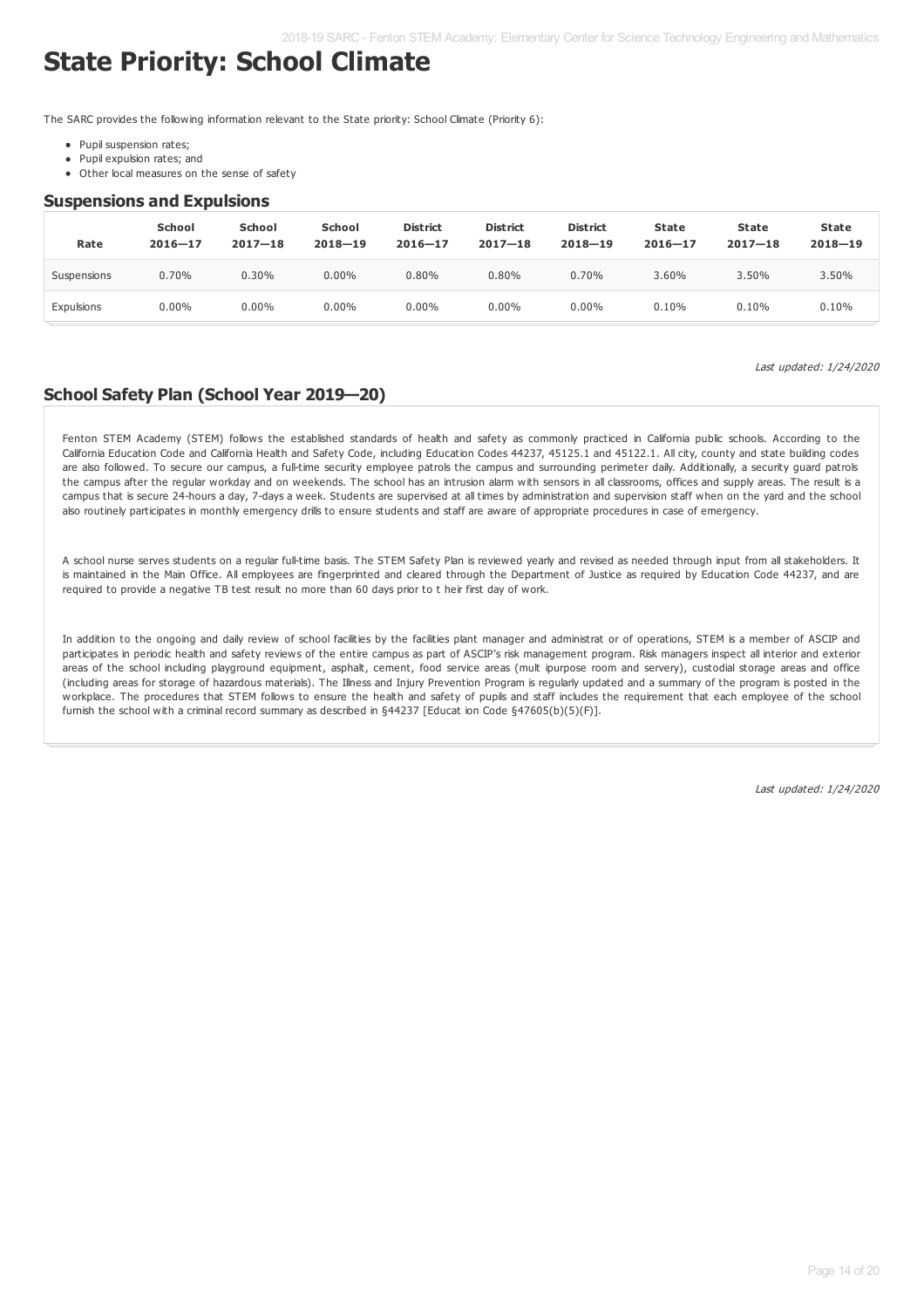## **D. Other SARC Information**

The information in this section is required to be in the SARC but is not included in the state priorities for LCFF.

#### **Average Class Size and Class Size Distribution (Elementary) School Year (2016—17)**

| <b>Grade Level</b> | <b>Average Class Size</b> | Number of Classes *<br>$1 - 20$ | Number of Classes *<br>$21 - 32$ | Number of Classes *<br>$33+$ |
|--------------------|---------------------------|---------------------------------|----------------------------------|------------------------------|
| K                  | 21.00                     | 1                               | 1                                |                              |
| 1                  | 21.00                     |                                 | $\mathbf{1}$                     |                              |
| 2                  |                           |                                 |                                  |                              |
| 3                  | 22.00                     |                                 | 3                                |                              |
| $\overline{4}$     | 22.00                     |                                 | 3                                |                              |
| 5                  | 21.00                     | $\mathbf{1}$                    | 2                                |                              |
| 6                  |                           |                                 |                                  |                              |
| Other**            |                           |                                 |                                  |                              |

\* Number of classes indicates how many classes fall into each size category (a range of total students per class).

\*\* "Other" category is for multi-grade level classes.

### **Average Class Size and Class Size Distribution (Elementary) School Year (2017—18)**

| <b>Grade Level</b> | <b>Average Class Size</b> | <b>Number of Classes *</b><br>$1 - 20$ | Number of Classes *<br>$21 - 32$ | Number of Classes *<br>$33+$ |
|--------------------|---------------------------|----------------------------------------|----------------------------------|------------------------------|
| K                  | 22.00                     |                                        | $\overline{2}$                   |                              |
|                    | 21.00                     | 1                                      | $\mathbf{1}$                     |                              |
| 2                  | 24.00                     |                                        | $\mathbf{1}$                     |                              |
| 3                  | 22.00                     |                                        | $\overline{2}$                   |                              |
| $\overline{4}$     | 26.00                     |                                        | 3                                |                              |
| 5                  | 24.00                     |                                        | 3                                |                              |
| 6                  |                           |                                        |                                  |                              |
| Other**            |                           |                                        |                                  |                              |

\* Number of classes indicates how many classes fall into each size category (a range of total students per class).

\*\* "Other" category is for multi-grade level classes.

### **Average Class Size and Class Size Distribution (Elementary) School Year (2018—19)**

| <b>Grade Level</b> | <b>Average Class Size</b> | Number of Classes *<br>$1 - 20$ | Number of Classes *<br>$21 - 32$ | Number of Classes *<br>$33+$ |
|--------------------|---------------------------|---------------------------------|----------------------------------|------------------------------|
| K                  | 21.00                     | $\mathbf{1}$                    | $\overline{2}$                   |                              |
| 1                  | 22.00                     |                                 | $\overline{2}$                   |                              |
| $\overline{2}$     | 24.00                     |                                 | $\overline{2}$                   |                              |
| 3                  | 18.00                     | 2                               |                                  |                              |
| $\overline{4}$     | 25.00                     |                                 | $\overline{2}$                   |                              |
| 5                  | 25.00                     |                                 | 3                                |                              |
| 6                  |                           |                                 |                                  |                              |
| Other**            |                           |                                 |                                  |                              |

\* Number of classes indicates how many classes fall into each size category (a range of total students per class).

\*\* "Other" category is for multi-grade level classes.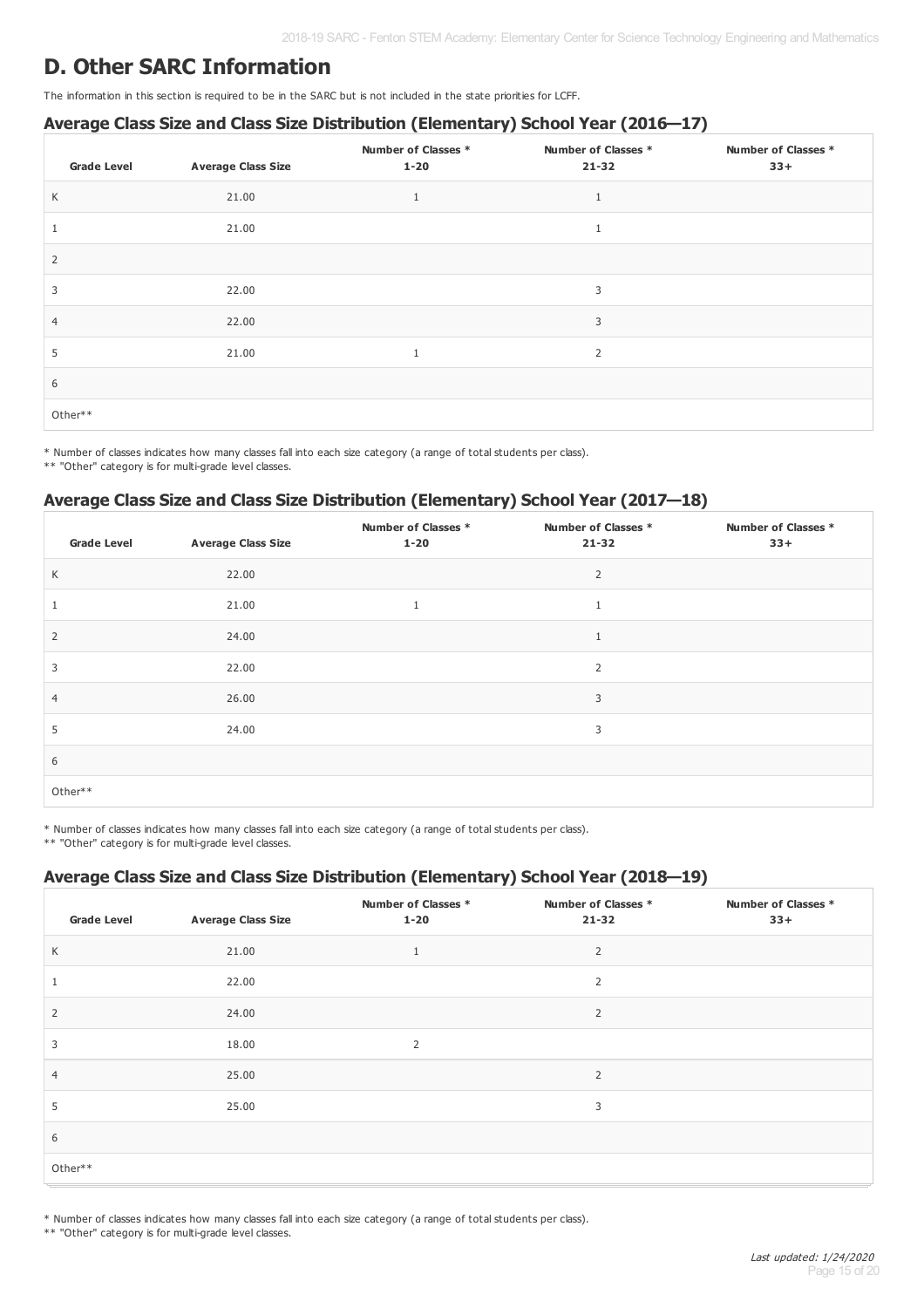2018-19 SARC - Fenton STEM Academy: Elementary Center for Science Technology Engineering and Mathematics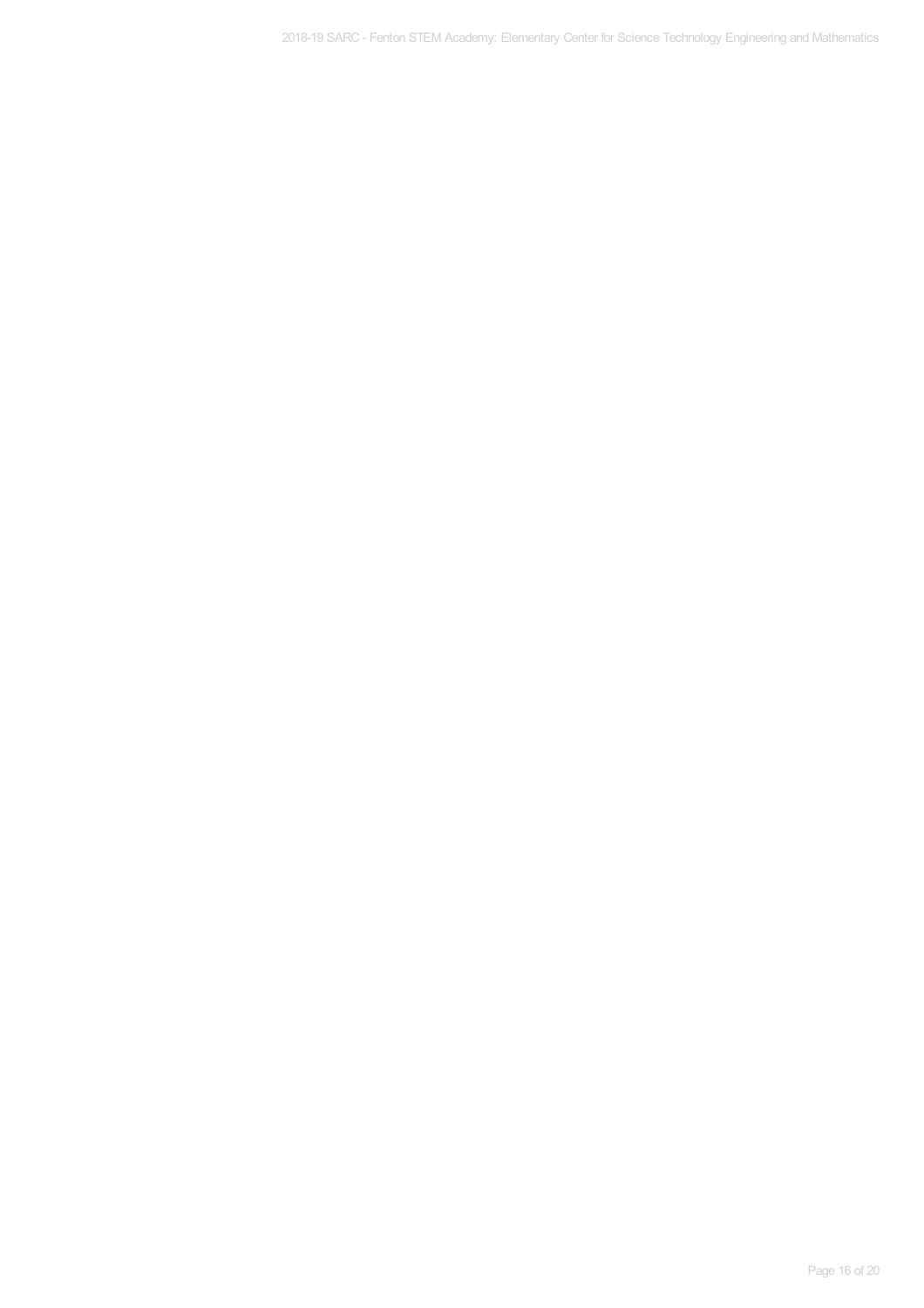|                |                           | Average Class Size and Class Size Distribution (Secondary) (School Tear 2010—17) |                              |                              |
|----------------|---------------------------|----------------------------------------------------------------------------------|------------------------------|------------------------------|
| Subject        | <b>Average Class Size</b> | Number of Classes *<br>$1 - 22$                                                  | Number of Classes *<br>23-32 | Number of Classes *<br>$33+$ |
| English        |                           |                                                                                  |                              |                              |
| Mathematics    |                           |                                                                                  |                              |                              |
| Science        |                           |                                                                                  |                              |                              |
| Social Science |                           |                                                                                  |                              |                              |

\* Number of classes indicates how many classrooms fall into each size category (a range of total students per classroom). At the secondary school level, this information is reported by subject area rather than grade level.

#### **Average Class Size and Class Size Distribution (Secondary) (School Year 2017—18)**

| Subject        | <b>Average Class Size</b> | Number of Classes *<br>$1 - 22$ | Number of Classes *<br>$23 - 32$ | Number of Classes *<br>$33+$ |
|----------------|---------------------------|---------------------------------|----------------------------------|------------------------------|
| English        |                           |                                 |                                  |                              |
| Mathematics    |                           |                                 |                                  |                              |
| Science        |                           |                                 |                                  |                              |
| Social Science |                           |                                 |                                  |                              |

\* Number of classes indicates how many classrooms fall into each size category (a range of total students per classroom). At the secondary school level, this information is reported by subject area rather than grade level.

#### **Average Class Size and Class Size Distribution (Secondary) (School Year 2018—19)**

| Subject        | <b>Average Class Size</b> | Number of Classes *<br>$1 - 22$ | Number of Classes *<br>$23 - 32$ | Number of Classes *<br>$33+$ |
|----------------|---------------------------|---------------------------------|----------------------------------|------------------------------|
| English        |                           |                                 |                                  |                              |
| Mathematics    |                           |                                 |                                  |                              |
| Science        |                           |                                 |                                  |                              |
| Social Science |                           |                                 |                                  |                              |

\* Number of classes indicates how many classrooms fall into each size category (a range of total students per classroom). At the secondary school level, this information is reported by subject area rather than grade level.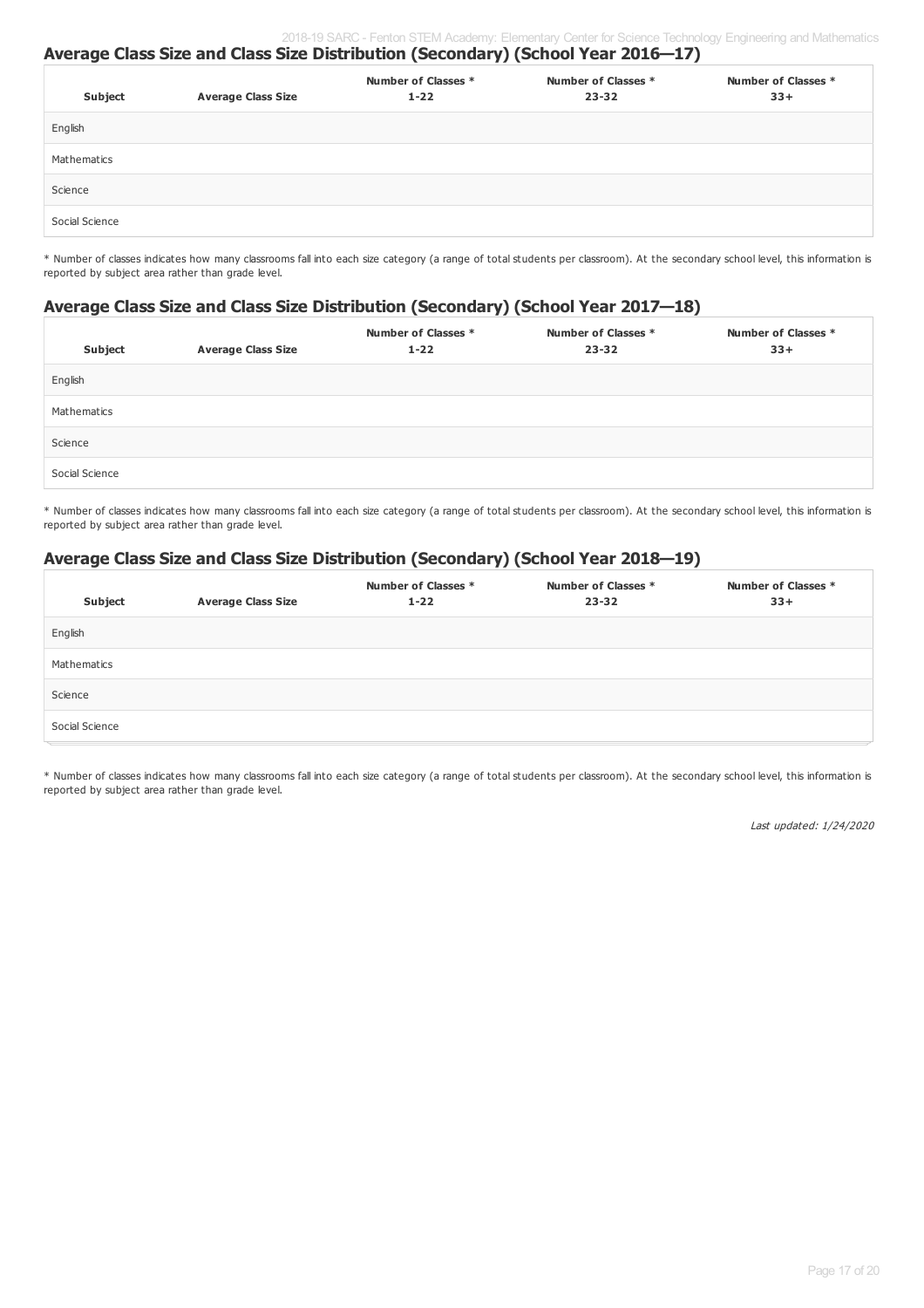2018-19 SARC - Fenton STEM Academy: Elementary Center for Science Technology Engineering and Mathematics

| Ratio of Academic Counselors to Pupils (School Year 2018–19) |           |  |  |  |
|--------------------------------------------------------------|-----------|--|--|--|
| Title                                                        | $Ratio**$ |  |  |  |
| Counselors*                                                  | 1.0       |  |  |  |

\*One Full Time Equivalent (FTE) equals one staff member working full time; one FTE could also represent two staff members who each work 50 percent of full time. \*\*Average Number of Pupils per Counselor

Last updated: 1/24/2020

### **Student Support Services Staff (School Year 2018—19)**

| <b>Title</b>                                                  | Number of FTE* Assigned to School |
|---------------------------------------------------------------|-----------------------------------|
| Counselor (Academic, Social/Behavioral or Career Development) | 1.00                              |
| Library Media Teacher (Librarian)                             |                                   |
| Library Media Services Staff (Paraprofessional)               |                                   |
| Psychologist                                                  | 1.00                              |
| Social Worker                                                 |                                   |
| Nurse                                                         |                                   |
| Speech/Language/Hearing Specialist                            | 1.00                              |
| Resource Specialist (non-teaching)                            | 3.00                              |
| Other                                                         | 2.00                              |

\*One Full Time Equivalent (FTE) equals one staff member working full time; one FTE could also represent two staff members who each work 50 percent of full time.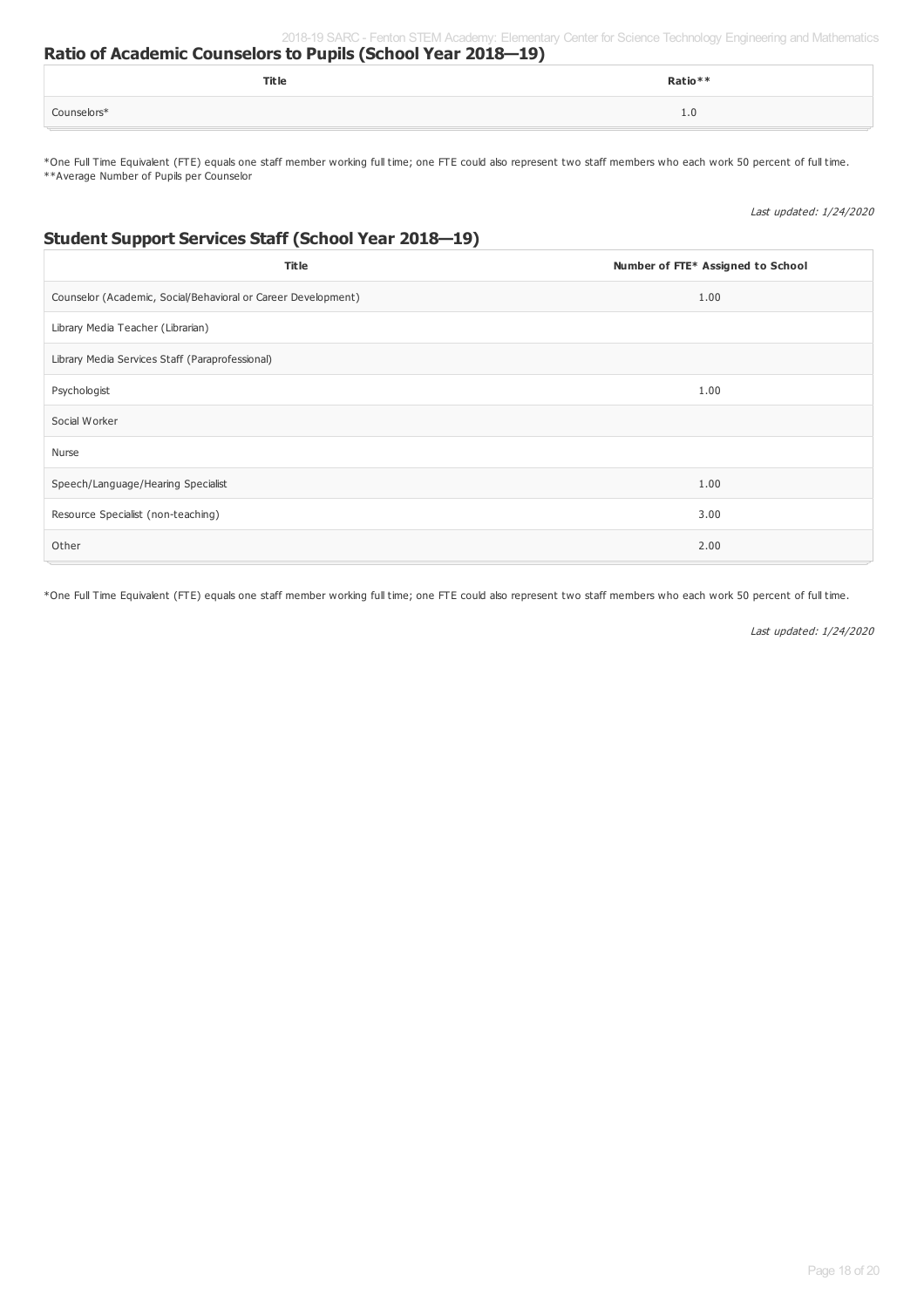#### **Expenditures Per Pupil and School Site Teacher Salaries (Fiscal Year 2017—18)**

| Level                                         | <b>Total Expenditures Per Pupil</b> | <b>Expenditures Per Pupil</b><br>(Restricted) | <b>Expenditures Per Pupil</b><br>(Unrestricted)     | <b>Average Teacher Salary</b> |
|-----------------------------------------------|-------------------------------------|-----------------------------------------------|-----------------------------------------------------|-------------------------------|
| School Site                                   | \$12747.00                          | \$2994.00                                     | \$9753.00                                           | \$54953.00                    |
| District                                      | N/A                                 | N/A                                           | $\hspace{0.05cm} -\hspace{0.05cm} -\hspace{0.05cm}$ | \$74789.00                    |
| Percent Difference - School Site and District | N/A                                 | N/A                                           | $-\!$                                               | $\qquad \qquad \cdots$        |
| State                                         | N/A                                 | N/A                                           | \$7506.64                                           | \$82403.00                    |
| Percent Difference - School Site and State    | N/A                                 | N/A                                           | $\hspace{0.05cm}$                                   | --                            |

Note: Cells with N/A values do not require data.

Last updated: 1/24/2020

### **Types of Services Funded (Fiscal Year 2018—19)**

STEM provides students with a variety of services at the school that support and assist students including four and six-hour teacher assistants and supervision aides, afterschool programming through the Think Together Organization, three resource specialist teachers, and various service providers including speech and language patholigst, Occupational Therapy, Adaptive Physical Education and Deaf and Hard of Hearing services. STEM also works closely with families to ensure their preferred outside agency is welcomed at the school to support their child. In addition to these services, STEM adopted and implements Benchmark Education, the My Math curriculum, employs an interactive Hands on Lab, Reading Garden, and our social emotional learning curriculum focused on teaching Humane Education - the Mutt -i-grees curriculum.